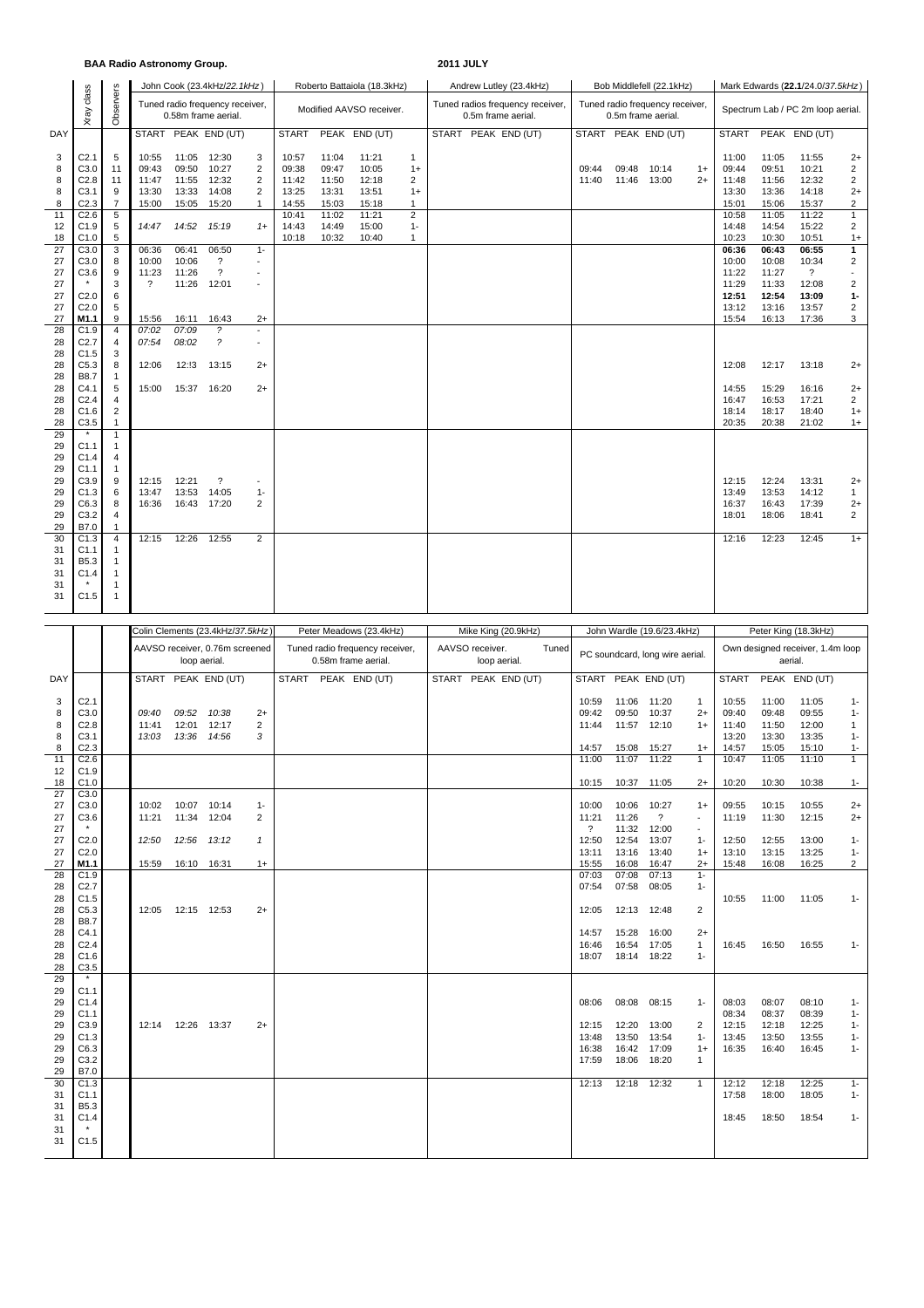**BAA Radio Astronomy Group. 2011 JULY**

|          |                     |                |       | Paul Hyde (22.1kHz)                                    |                          |              | Gordon Fiander (23.4kHz) |       |       | John Elliott (21.7kHz)                                |                |                          |                | Martyn Kinder (18.3kHz/22.1khz)                        |                | Mark Horn (23.4kHz)                                    |  |               |  |  |
|----------|---------------------|----------------|-------|--------------------------------------------------------|--------------------------|--------------|--------------------------|-------|-------|-------------------------------------------------------|----------------|--------------------------|----------------|--------------------------------------------------------|----------------|--------------------------------------------------------|--|---------------|--|--|
|          |                     |                |       | Tuned radio frequency receiver,<br>0.96m frame aerial. |                          |              | PC sound card.           |       |       | Tuned radio frequency receiver,<br>0.5m frame aerial. |                |                          |                | Tuned radio frequency receiver,<br>0.58m frame aerial. |                | Tuned radio frequency receiver,<br>0.58m frame aerial. |  |               |  |  |
| DAY      |                     |                |       | START PEAK END (UT)                                    |                          | <b>START</b> | PEAK END (UT)            |       |       | START PEAK END (UT)                                   |                |                          |                | START PEAK END (UT)                                    |                | <b>START</b>                                           |  | PEAK END (UT) |  |  |
| 3        | C <sub>2.1</sub>    |                |       |                                                        |                          |              |                          |       |       |                                                       |                |                          |                |                                                        |                |                                                        |  |               |  |  |
| 8        | C <sub>3.0</sub>    | 09:41          |       | 09:49 10:18                                            | 2                        |              |                          | 09:43 | 09:50 | 10:07                                                 | $\mathbf{1}$   |                          |                |                                                        |                |                                                        |  |               |  |  |
| 8        | C2.8                | 11:44          |       | 11:57 12:38                                            | $2+$                     |              |                          | 11:52 | 11:58 | 12:18                                                 | $1+$           |                          |                |                                                        |                |                                                        |  |               |  |  |
| 8        | C3.1                | 13:29          | 13:33 | 14:02                                                  | $\overline{2}$           |              |                          | 13:20 | 13:33 | 13:58                                                 | $\overline{2}$ |                          |                |                                                        |                |                                                        |  |               |  |  |
| 8        | C <sub>2.3</sub>    | 14:59          |       | 15:05 15:34                                            | $\overline{2}$           |              |                          |       |       |                                                       |                |                          |                |                                                        |                |                                                        |  |               |  |  |
| 11       | C <sub>2.6</sub>    | 10:58          | 11:05 | 11:19                                                  | $\mathbf{1}$             |              |                          |       |       |                                                       |                |                          |                |                                                        |                |                                                        |  |               |  |  |
| 12       | C1.9                | 14:47          |       | 14:52 15:12                                            | $\mathbf{1}$             |              |                          |       |       |                                                       |                | 14:44                    | 14:48 14:52    |                                                        | $1 -$          |                                                        |  |               |  |  |
| 18       | C1.0                | 10:19          | 10:29 | 10:41                                                  | $\mathbf{1}$             |              |                          |       |       |                                                       |                |                          |                |                                                        |                |                                                        |  |               |  |  |
| 27       | C3.0                | 06:36          | 07:01 | 07:43                                                  | $2+$                     |              |                          |       |       |                                                       |                |                          |                |                                                        |                |                                                        |  |               |  |  |
| 27<br>27 | C3.0<br>C3.6        | 09:59<br>11:20 |       | 10:07 10:47<br>11:32 11:56                             | $2+$<br>$\overline{2}$   |              |                          |       |       |                                                       |                | 09:58<br>11:21           | 10:04<br>11:26 | 10:14<br>11:40                                         | $1 -$          |                                                        |  |               |  |  |
| 27       |                     |                |       |                                                        |                          |              |                          |       |       |                                                       |                |                          |                |                                                        | $\mathbf{1}$   |                                                        |  |               |  |  |
| 27       | C <sub>2.0</sub>    | 12:49          | 12:56 | $\overline{\cdot}$                                     | $\overline{\phantom{a}}$ |              |                          |       |       |                                                       |                | 12:48                    | 12:54          | $\overline{\phantom{0}}$                               | $\sim$         |                                                        |  |               |  |  |
| 27       | C <sub>2.0</sub>    | 13:11          |       | 13:17 13:53                                            | $\overline{2}$           |              |                          |       |       |                                                       |                | $\overline{\mathcal{L}}$ | 13:13          | 13:29                                                  | $\mathbf{r}$   |                                                        |  |               |  |  |
| 27       | M1.1                | 15:51          | 16:07 | 17:45                                                  | 3                        |              |                          |       |       |                                                       |                | 15:51                    | 16:07          | 16:44                                                  | $2+$           |                                                        |  |               |  |  |
| 28       | C1.9                | 07:03          | 07:07 | 07:21                                                  | $1 -$                    |              |                          |       |       |                                                       |                | $\overline{\mathcal{E}}$ | 07:05          | 07:11                                                  | $\blacksquare$ |                                                        |  |               |  |  |
| 28       | C2.7                | 07:53          | 07:58 | 08:26                                                  | $\overline{2}$           |              |                          |       |       |                                                       |                | 07:31                    | 07:57          | 08:08                                                  | $\overline{2}$ |                                                        |  |               |  |  |
| 28       | C1.5                | 10:57          |       | 11:02 11:08                                            | $1 -$                    |              |                          |       |       |                                                       |                | 10:58                    | 11:02          | 11:07                                                  | $1 -$          |                                                        |  |               |  |  |
| 28       | C5.3                | 12:06          | 12:14 | 13:12                                                  | $2+$                     |              |                          |       |       |                                                       |                | 12:04                    | 12:12          | 12:36                                                  | $1+$           |                                                        |  |               |  |  |
| 28       | <b>B8.7</b>         | 13:53          | 13:58 | 14:02                                                  | $1 -$                    |              |                          |       |       |                                                       |                |                          |                |                                                        |                |                                                        |  |               |  |  |
| 28       | C4.1                | 14:54          |       | 15:27 16:26                                            | 3                        |              |                          |       |       |                                                       |                | 14:45                    | 15:26          | 15:55                                                  | $2+$           |                                                        |  |               |  |  |
| 28       | C <sub>2.4</sub>    |                |       |                                                        |                          |              |                          |       |       |                                                       |                | 16:43                    | 16:51 17:10    |                                                        | $1+$           |                                                        |  |               |  |  |
| 28<br>28 | C1.6<br>C3.5        |                |       |                                                        |                          |              |                          |       |       |                                                       |                |                          |                |                                                        |                |                                                        |  |               |  |  |
| 29       | $\star$             |                |       |                                                        |                          |              |                          |       |       |                                                       |                |                          |                |                                                        |                |                                                        |  |               |  |  |
| 29       | C1.1                |                |       |                                                        |                          |              |                          |       |       |                                                       |                |                          |                |                                                        |                |                                                        |  |               |  |  |
| 29       | C1.4                | 08:06          |       | 08:11 08:17                                            | $1 -$                    |              |                          |       |       |                                                       |                | 08:05                    | 08:09          | 08:14                                                  | $1 -$          |                                                        |  |               |  |  |
| 29       | C1.1                |                |       |                                                        |                          |              |                          |       |       |                                                       |                |                          |                |                                                        |                |                                                        |  |               |  |  |
| 29       | C3.9                | 12:13          |       | 12:22 13:03                                            | $2+$                     |              |                          |       |       |                                                       |                | 12:13                    | 12:20          | 12:41                                                  | $1+$           |                                                        |  |               |  |  |
| 29       | C1.3                |                |       |                                                        |                          |              |                          |       |       |                                                       |                | 13:46                    | 13:51          | 13:59                                                  | $1 -$          |                                                        |  |               |  |  |
| 29       | C6.3                | 16:36          |       | 16:42 17:53                                            | $2+$                     |              |                          |       |       |                                                       |                | 16:36                    | 16:42          | 16:54                                                  | $1 -$          |                                                        |  |               |  |  |
| 29       | C3.2                | 17:59          |       | 18:03 18:50                                            | $2+$                     |              |                          |       |       |                                                       |                | 17:58                    | 18:06          | 18:12                                                  | $1 -$          |                                                        |  |               |  |  |
| 29       | B7.0                |                |       |                                                        |                          |              |                          |       |       |                                                       |                |                          |                |                                                        |                |                                                        |  |               |  |  |
| 30       | C1.3                |                |       |                                                        |                          |              |                          |       |       |                                                       |                |                          |                |                                                        |                |                                                        |  |               |  |  |
| 31       | C1.1<br><b>B5.3</b> |                |       |                                                        |                          |              |                          |       |       |                                                       |                |                          |                |                                                        |                |                                                        |  |               |  |  |
| 31<br>31 | C1.4                |                |       |                                                        |                          |              |                          |       |       |                                                       |                |                          |                |                                                        |                |                                                        |  |               |  |  |
| 31       |                     |                |       |                                                        |                          |              |                          |       |       |                                                       |                |                          |                |                                                        |                |                                                        |  |               |  |  |
| 31       | C1.5                |                |       |                                                        |                          |              |                          |       |       |                                                       |                |                          |                |                                                        |                |                                                        |  |               |  |  |
|          |                     |                |       |                                                        |                          |              |                          |       |       |                                                       |                |                          |                |                                                        |                |                                                        |  |               |  |  |

|                       |                     |       |             | Steve Parkinson (23.4kHz)                              |                |                |                                    | Simon Dawes (various) |                        |                     |       | Gonzalo Vargas (Various) |       |                     |              |               |  |
|-----------------------|---------------------|-------|-------------|--------------------------------------------------------|----------------|----------------|------------------------------------|-----------------------|------------------------|---------------------|-------|--------------------------|-------|---------------------|--------------|---------------|--|
|                       |                     |       |             |                                                        |                |                | PC soundcard and TRF receiver with |                       |                        |                     |       |                          |       |                     |              |               |  |
|                       |                     |       |             | Tuned radio frequency receiver,<br>0.58m frame aerial. |                |                |                                    | Spectrum Lab.         |                        |                     |       |                          |       |                     |              |               |  |
| DAY                   |                     |       |             | START PEAK END (UT)                                    |                | <b>START</b>   |                                    | PEAK END (UT)         |                        | START PEAK END (UT) |       |                          |       | START PEAK END (UT) | <b>START</b> | PEAK END (UT) |  |
| 3                     | C <sub>2.1</sub>    |       |             |                                                        |                |                |                                    |                       |                        |                     |       |                          |       |                     |              |               |  |
| 8                     | C3.0                | 09:45 | 09:53 10:30 |                                                        | $\overline{2}$ | 09:37          | 09:41                              | 10:44                 | $2+$                   |                     |       |                          |       |                     |              |               |  |
| 8                     | C2.8                | 11:48 |             | 11:57 13:00                                            | $2+$           | 11:41          | 11:52                              | 12:47                 | $2+$                   |                     |       |                          |       |                     |              |               |  |
| 8                     | C3.1                | 13:30 |             | 13:39 14:06                                            | $\overline{2}$ | 13:17          | 13:28                              | 14:20                 | $2+$                   |                     |       |                          |       |                     |              |               |  |
| 8                     | C <sub>2.3</sub>    |       |             |                                                        |                | 14:53          | 14:58                              | 15:38                 | 2                      |                     |       |                          |       |                     |              |               |  |
| 11                    | C2.6                |       |             |                                                        |                |                |                                    |                       |                        |                     |       |                          |       |                     |              |               |  |
| 12                    | C1.9                |       |             |                                                        |                |                |                                    |                       |                        |                     |       |                          |       |                     |              |               |  |
| 18                    | C1.0                |       |             |                                                        |                |                |                                    |                       |                        |                     |       |                          |       |                     |              |               |  |
| $\overline{27}$<br>27 | C3.0<br>C3.0        |       |             |                                                        |                | 09:58          | 10:05                              | 10:40                 | $\overline{2}$         |                     |       |                          |       |                     |              |               |  |
| 27                    | C3.6                | 11:23 | 11:24 12:00 |                                                        | $\overline{2}$ | 11:19          | 11:32                              | 12:05                 | $2+$                   |                     |       |                          |       |                     |              |               |  |
| 27                    | $\star$             |       |             |                                                        |                |                |                                    |                       |                        |                     |       |                          |       |                     |              |               |  |
| 27                    | C <sub>2.0</sub>    |       |             |                                                        |                |                |                                    |                       |                        |                     |       |                          |       |                     |              |               |  |
| 27                    | C <sub>2.0</sub>    |       |             |                                                        |                |                |                                    |                       |                        |                     |       |                          |       |                     |              |               |  |
| 27                    | M1.1                | 16:00 | 16:10       | $\overline{\mathcal{E}}$                               | $\sim$         | 15:54          | 16:06                              | 17:13                 | $2+$                   |                     |       |                          |       |                     |              |               |  |
| 28                    | C1.9                |       |             |                                                        |                |                |                                    |                       |                        |                     |       |                          |       |                     |              |               |  |
| 28                    | C2.7                |       |             |                                                        |                |                |                                    |                       |                        |                     |       |                          |       |                     |              |               |  |
| 28                    | C1.5                |       |             |                                                        |                |                |                                    |                       |                        |                     |       |                          |       |                     |              |               |  |
| 28                    | C5.3                | 12:09 | 12:14 12:48 |                                                        | 2              | 12:01          | 12:11                              | 12:45                 | $\overline{2}$         |                     |       |                          |       |                     |              |               |  |
| 28<br>28              | <b>B8.7</b><br>C4.1 |       |             |                                                        |                |                |                                    |                       |                        |                     |       |                          |       |                     |              |               |  |
| 28                    | C <sub>2.4</sub>    |       |             |                                                        |                |                |                                    |                       |                        |                     |       |                          |       |                     |              |               |  |
| 28                    | C1.6                |       |             |                                                        |                |                |                                    |                       |                        |                     |       |                          |       |                     |              |               |  |
| 28                    | C3.5                |       |             |                                                        |                |                |                                    |                       |                        |                     |       |                          |       |                     |              |               |  |
| 29                    | $\star$             |       |             |                                                        |                | 04:51          | 04:54                              | 05:08                 | $1 -$                  |                     |       |                          |       |                     |              |               |  |
| 29                    | C1.1                |       |             |                                                        |                | 05:36          | 05:44                              | 05:52                 | $1 -$                  |                     |       |                          |       |                     |              |               |  |
| 29                    | C1.4                |       |             |                                                        |                |                |                                    |                       |                        |                     |       |                          |       |                     |              |               |  |
| 29                    | C1.1                |       |             |                                                        |                |                |                                    |                       |                        |                     |       |                          |       |                     |              |               |  |
| 29                    | C3.9                | 12:18 | 12:20       | $\overline{\cdot}$                                     | $\blacksquare$ | 12:06<br>13:43 | 12:22<br>13:53                     | 13:22<br>14:14        | $2+$                   |                     |       |                          |       |                     |              |               |  |
| 29<br>29              | C1.3<br>C6.3        |       |             |                                                        |                | 16:33          | 16:40                              | 17:17                 | $1+$<br>$\overline{2}$ | 16:45               |       | 16:46 17:01              | $1 -$ |                     |              |               |  |
| 29                    | C3.2                |       |             |                                                        |                |                |                                    |                       |                        |                     |       |                          |       |                     |              |               |  |
| 29                    | B7.0                |       |             |                                                        |                |                |                                    |                       |                        | 21:52               |       | 21:53 22:05              | $1 -$ |                     |              |               |  |
| 30                    | C1.3                |       |             |                                                        |                |                |                                    |                       |                        |                     |       |                          |       |                     |              |               |  |
| 31                    | C1.1                |       |             |                                                        |                |                |                                    |                       |                        |                     |       |                          |       |                     |              |               |  |
| 31                    | B5.3                |       |             |                                                        |                |                |                                    |                       |                        | 18:12               |       | 18:13 18:20              | $1 -$ |                     |              |               |  |
| 31                    | C1.4                |       |             |                                                        |                |                |                                    |                       |                        |                     |       |                          |       |                     |              |               |  |
| 31                    | $\pmb{\star}$       |       |             |                                                        |                |                |                                    |                       |                        | 21:13               | 21:14 | 21:39                    | $1+$  |                     |              |               |  |
| 31                    | C1.5                |       |             |                                                        |                |                |                                    |                       |                        | 22:39               | 22:41 | 22:43                    | $1 -$ |                     |              |               |  |
|                       |                     |       |             |                                                        |                |                |                                    |                       |                        |                     |       |                          |       |                     |              |               |  |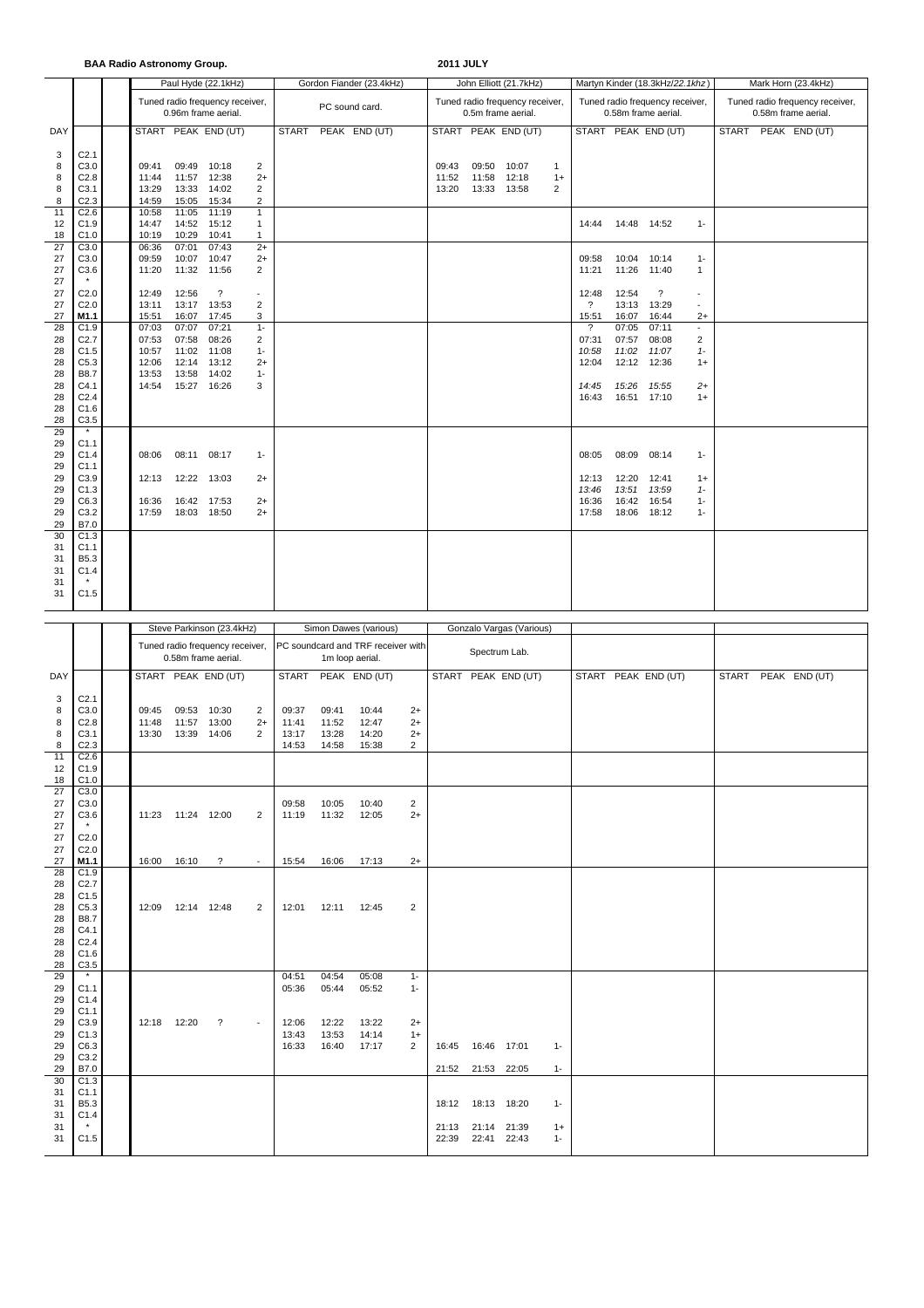## VLF flare activity 2005/11. **VLF flare activity 2005/11.**



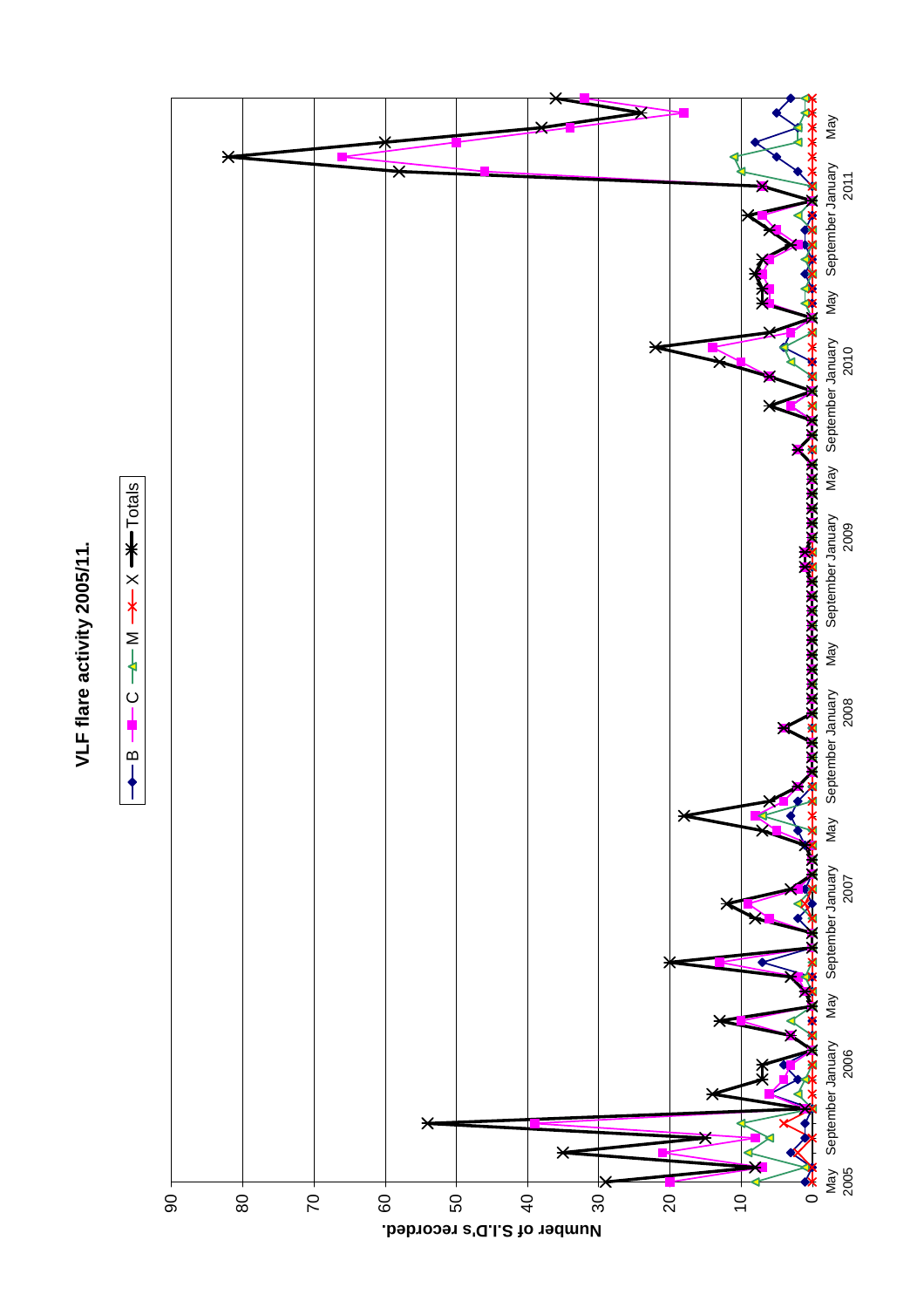## **2011 JULY**

There was a small rise in activity over last month, mainly due to active regions 1260 and 1261 appearing in the last week of July. Both regions developed very quickly as they came into view over the east limb of the Sun. The C3.6 flare on the 27<sup>th</sup> showed two distinct peaks to some observers, and so I have listed it with both timings in the summary.



This is my own recording of 23.4kHz with the GOES X-ray flux added as the black trace. The two X-ray peaks are clearly shown at 11:23 and 11:30UT. The next SID shows a similar double peak, but is listed as two C2.0 flares.





The 27<sup>th</sup> also produced an M1.1 flare, peaking at about 16:10UT. The only one recorded in July, compare with 10 in February and 11 in March. It produced a fairly weak SID with some observers (including myself), but Mike Edwards has it well recorded in his chart: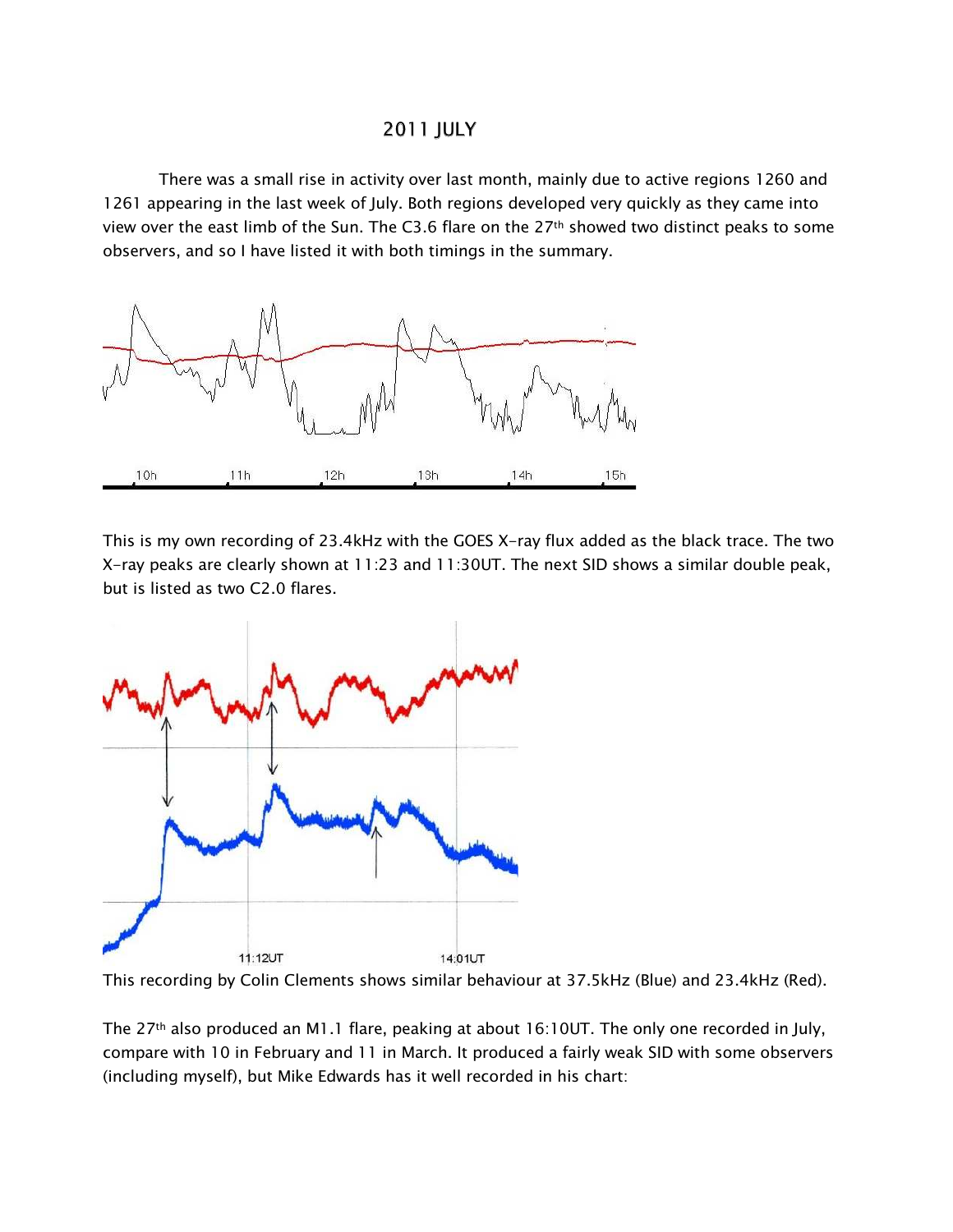

This shows all of the events of the day, including the GOES X-ray flux in grey. 37.5kHz is Red, 24kHz Blue, 20.9kHz Green, and 19.6kHz Magenta.

Roberto Battaiola notes that HWU at 18.8kHz went off-air at the end of July. It does seem to go off for periods of time, and then come back on again. Mark Edwards also notes that the 20.27kHz from Tavolara has gone off. He has found a signal at 45.9kHz, also apparently Italian, that has shown several SIDs this month.

My thanks to those that responded to the report of pulsing mentioned last month. Paul Hyde directed me to the Keil Longwave monitor site at www.df31p.de which clearly shows a pulsing signal at 18.0kHz. This signal was causing interference to the wanted signal just 300Hz higher. The source of this signal is not known, however.

The SID reported on the 31st peaking at 21:14UT is listed in the GOES data without a flare classification. This is also the case with that shown at  $04:54$  on the  $29<sup>th</sup>$ .